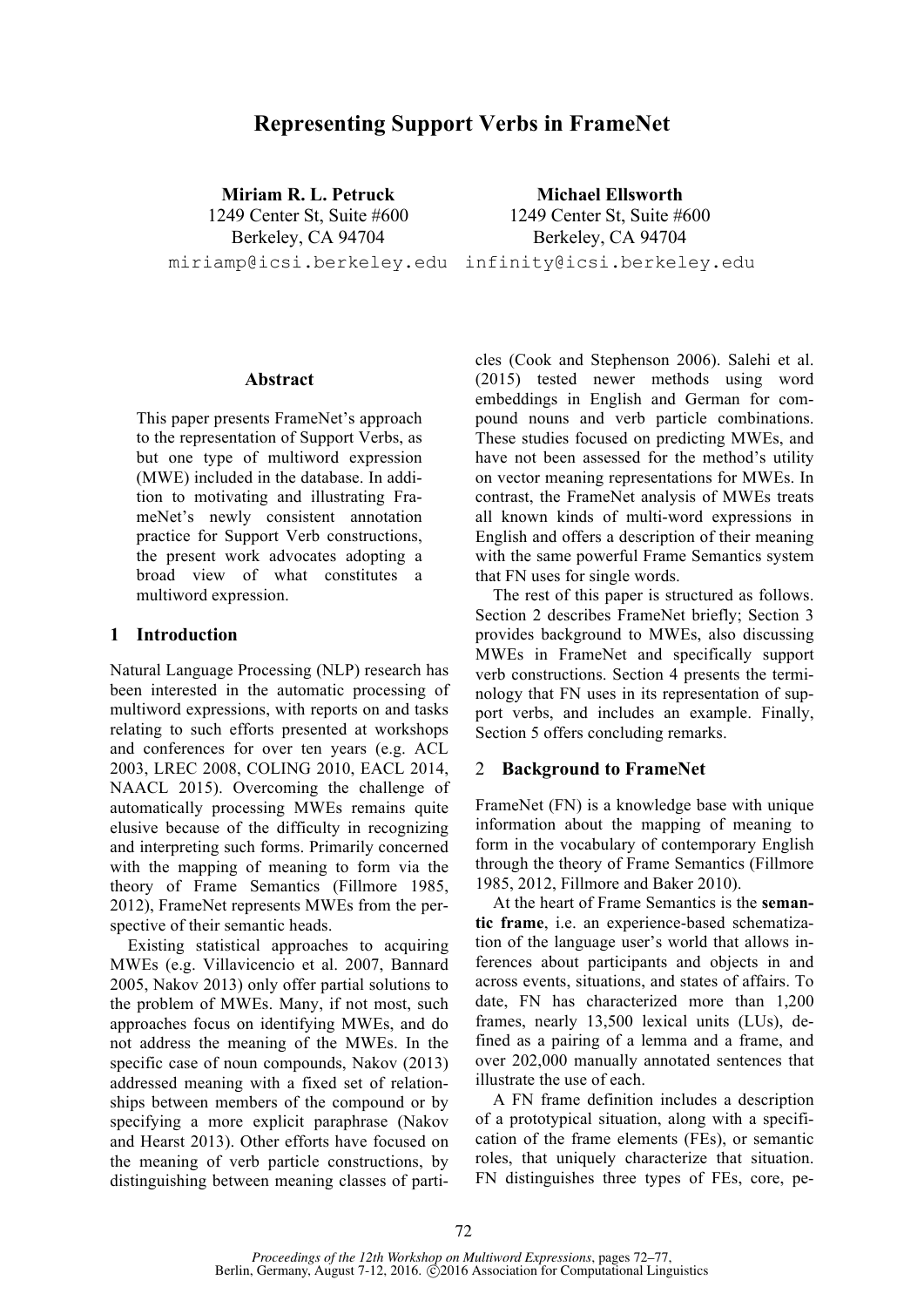ripheral, and extrathematic, where core FEs uniquely define a frame. Thus, FrameNet defines the  $\text{Reverse}^1$  frame as an AVENGER performing a PUNISHMENT on an OFFENDER as a response to an INJURY, inflicted on an IN-JURED\_PARTY. These five are core FEs in the Revenge frame. Peripheral FEs, such as TIME and PLACE, capture aspects of events more generally. Extrathematic FEs situate an event against the backdrop of another state of affairs; conceptually these FEs do not belong to the frame in which they occur. Example (1) shows a FN analysis of verb *avenge*.v; beyond FEs, FN annotates phrase type and grammatical information. $2^2$ 

1. [Sam AVENGER/NP/External] **avenged** [his brother INJURED\_PARTY/NP/Object] [after the incident TIME/PP/Dependent].

In (1), *Sam*, the AVENGER, is a NP and functions as the external; *his brother*, the INJURED\_PARTY, is a NP and serves the grammatical function object; *after the incident*, the TIME, is a PP dependent. FN lexical entry reports include a table of valence patterns that displays the automatically summarized results of FE, grammatical function and phrase type annotation, as given in Figure 1.

|                | Avenger Injured_party | Time       |                   |  |
|----------------|-----------------------|------------|-------------------|--|
| <b>NP</b>      | NΡ                    | <b>AVP</b> |                   |  |
| Ext            | Obj                   | Dep        |                   |  |
| Avenger Injury |                       | Offender   | <b>Punishment</b> |  |
| <b>CNI</b>     | NΡ                    | <b>DNI</b> | INI               |  |
|                | Ext                   | $\sim$     |                   |  |
| <b>CNI</b>     | NΡ                    | INI        | PP[by]<br>Dep     |  |
|                | Ext                   | --         |                   |  |

**Figure 1: Partial Valence Table for** *revenge***.v**

Note that the red arrow in Figure 1 indicates the valence pattern of Example (1).

The FN hierarchy of frames links frames to each other via a number of frame-to-frame relations. For example, **inheritance** is a relation where for each FE, frame relation, and semantic characteristic in the parent, the same or a more specific analogous entity exists in the child. Thus, to illustrate, Revenge inherits Re-

wards and punishments, which in turn inherits Response, as well as Intentionally affect as Figure 2 depicts.<sup>3</sup>



**Figure 2: Inheritance Relations in FN**

While FN provides frame-specific semantic annotation, its powerful nature becomes most evident when leveraging the larger frame hierarchy, linked through its frame-to-frame relations, of which the local frame is a part.

Not surprisingly, the Revenge frame provides the background knowledge structure for defining and understanding a number of MWEs. The following support verb constructions are instances of MWEs defined in terms of Revenge: *get even*.v, *get back*.v*, take revenge*.v, and *exact revenge*.v; details appear in Section 3.

### **3 Multiword Expressions**

#### **3.1 Background**

Multiword expressions manifest in a range of linguistic forms (as Sag et al. (2002), among many others, have documented), including: noun + noun compounds (e.g. *fish knife*, *health hazard* etc.); adjective + noun compounds (e.g. *political agenda*, *national interest*, etc.); particle verbs (*shut up*, *take out*, etc.); prepositional verbs (e.g. *look into*, *talk into*, etc.); VP idioms, such as *kick the bucket*, and *pull someone's leg*, along with less obviously idiomatic forms like *answer the door*, *mention someone's name*, etc.; expressions that have their own mini-grammars, such as names with honorifics and terms of address (e.g. *Rabbi Lord Jonathan Sacks*), kinship terms (e.g. *second cousin once removed*), and time expressions (e.g. *August 9, 1929*); support verb constructions (e.g. verbs: *take a bath*, *make a promise*, etc; and prepositions: *in doubt, under review*, etc.). Linguists address issues of polysemy, compositionality, idiomaticity, and continuity for each type of MWE mentioned here.

While native speakers use MWEs with ease, their treatment and interpretation in computa-

<sup>1</sup> The names of FN frames appear in Courier New typeface. An underscore appears between each word of a frame name of more than one word; FN only capitalizes the first word of the name.

<sup>2</sup> FN uses *external* for subjects, including of raising Vs, and a limited set of grammatical functions.

See, for instance, Petruck and de Melo (2012) for an overview of all of FN's frame-to-frame relations.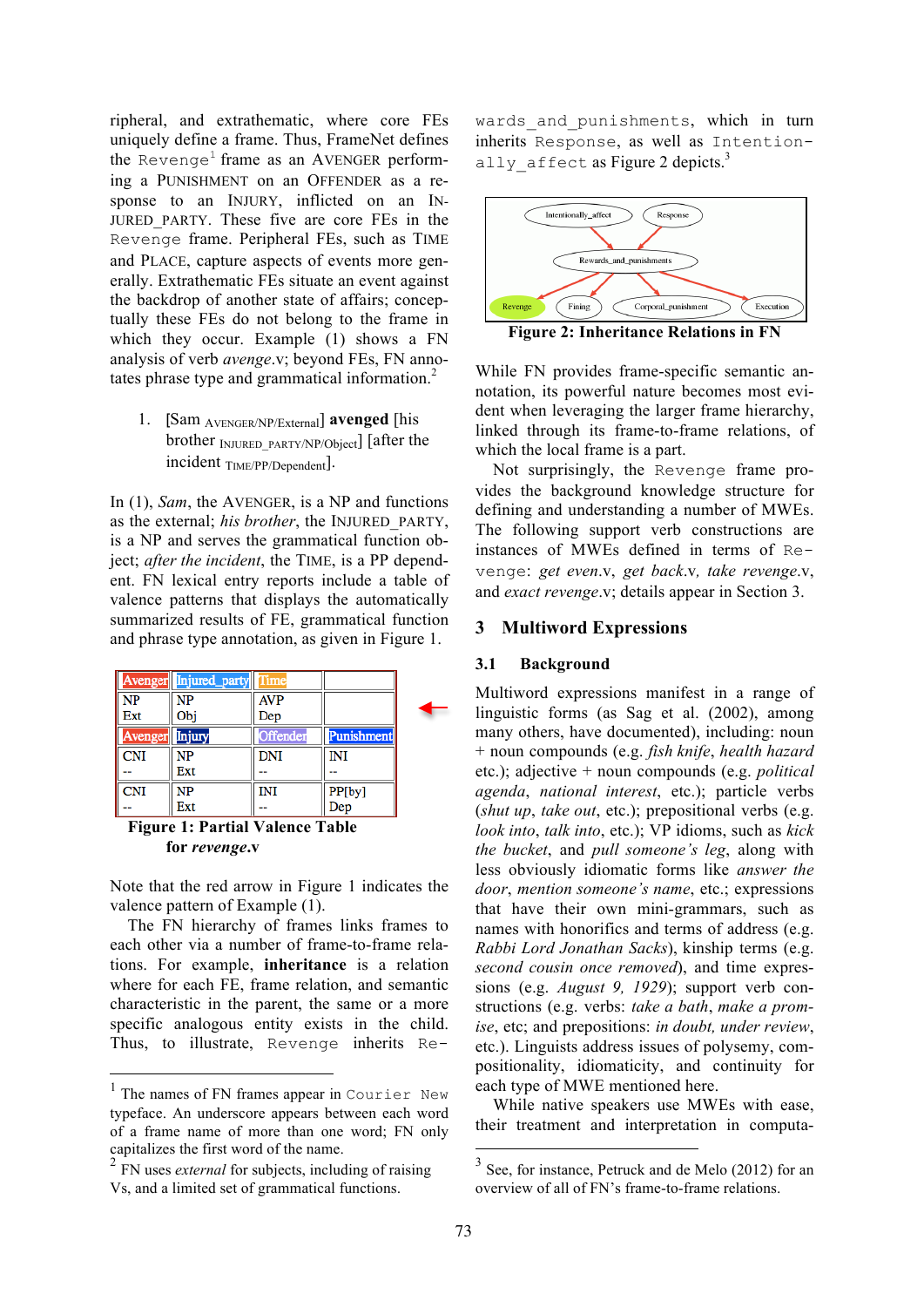tional systems requires considerable effort due to the very issues that concern linguists.

### **3.2 Multiword Expressions in FrameNet**

Although not stated explicitly, Fillmore (2006) suggests that linguists and NLP researchers must consider a very broad view of MWEs instead of limiting the scope of their study to those that fit some analytic or classificatory definition.

While FrameNet includes MWEs in its lexicon, it does not analyze any of them internally. For example, given the (noun + noun) MWE *fish bowl*, FN does not offer an analysis of the relationship between *fish* and *bowl*, the two nouns in the compound when that compound is the focus of the analysis. However, FN does provide semantico-syntactic information about the use of MWEs. Consider the sentence *Smedlap bought a large fish bowl*, where the (bold-faced) target, i.e. the compound noun, evokes the Containers frame, with the core FE CONTAINER and several peripheral FEs, including TYPE. A FN analysis of the sentence indicates that the adjective phrase *a large* is a grammatical dependent of the LU *fish bowl*, and is annotated with the FE TYPE.

2. Smedlap bought [a large  $_{\text{Type}}$ ] [**fish bowl** CONTAINER].

In contrast, if the target LU is the head noun of a noun + noun compound, as in *fish bowl*, FN annotates the modifier of that compound with the FE that the modifier instantiates, here USE, thus yielding the analysis in (3). Note that both *bowl* and *fish bowl* evoke Containers, with analysis of each employing the same set of FEs.

3. Smedlap bought a  $[fish_{USE}]$ [*bowl* CONTAINER].

The different analyses in (2) and (3) are a result of the different target LUs in each example.

Table 1, below, lists the types of MWEs found in FrameNet, and provides examples of each.<sup>4</sup>

|                      | <b>Examples</b> |
|----------------------|-----------------|
| <b>MWE Type</b>      |                 |
| <b>Compound Noun</b> | fish bowl       |
| Verb + Particle      | take off        |
|                      | bring out       |
|                      | put on          |
| <b>Support</b>       |                 |
| <b>Constructions</b> |                 |
|                      | make a decision |
| <b>Support Verb</b>  | say a prayer    |
|                      | find solace     |
|                      | in possession   |
| <b>Support</b>       | under attack    |
| <b>Preposition</b>   | at large        |
|                      |                 |

**Table 1: MWE Types in FrameNet**

### **3.3 Support Verbs in FrameNet**

This section briefly describes support verbs, very broadly defined (e.g. *give advice*, *find solace*, *make a decision*), including plain support verbs, as well as Melcuk's (1996) lexical functions (e.g., causatives), and the discrepancy between the syntactic heads and semantic heads of such forms. Since FN has included

Both Meaning Text Theory (MTT) and Frame Semantics (FS) are interested in characterizing the lexical structure of support verb constructions (as in Table 1), despite the different approaches of each theory. In MTT, lexical functions describe collocations that serve a range of purposes, including, for instance, MAGN, for collocations that emphasize the extremeness of another word (e.g. *red* hot) and CAUS for collocations that express the causation of a word (e.g. *give* a heart attack). Both theories want to describe (a) the verb and the nominal syntactic head of the verb's dependent; (b) the way that the situation or frame that the noun evokes receives expression in the support construction; and (c) how the syntactic dependents of the verb match the semantic roles in the frame that the noun evokes. Some of the shared goals for analyzing support verb constructions motivated exploring the possibility of aligning them (Bouveret and Fillmore 2008), but numerous practical matters, such as different sets of terminology and methodology, precluded any such alignment.

Still, a brief overview of the key differences in the two approaches will illuminate the flexibility of the FrameNet approach. MTT models a limited set of syntactic and semantic relationships between parts of a MWE. Though MTT allows for some multiword expressions involving syn-

<sup>4</sup> FrameNet also includes support nouns and support adjectives, which the authors believe to be of limited interest to the larger computational linguistics audience.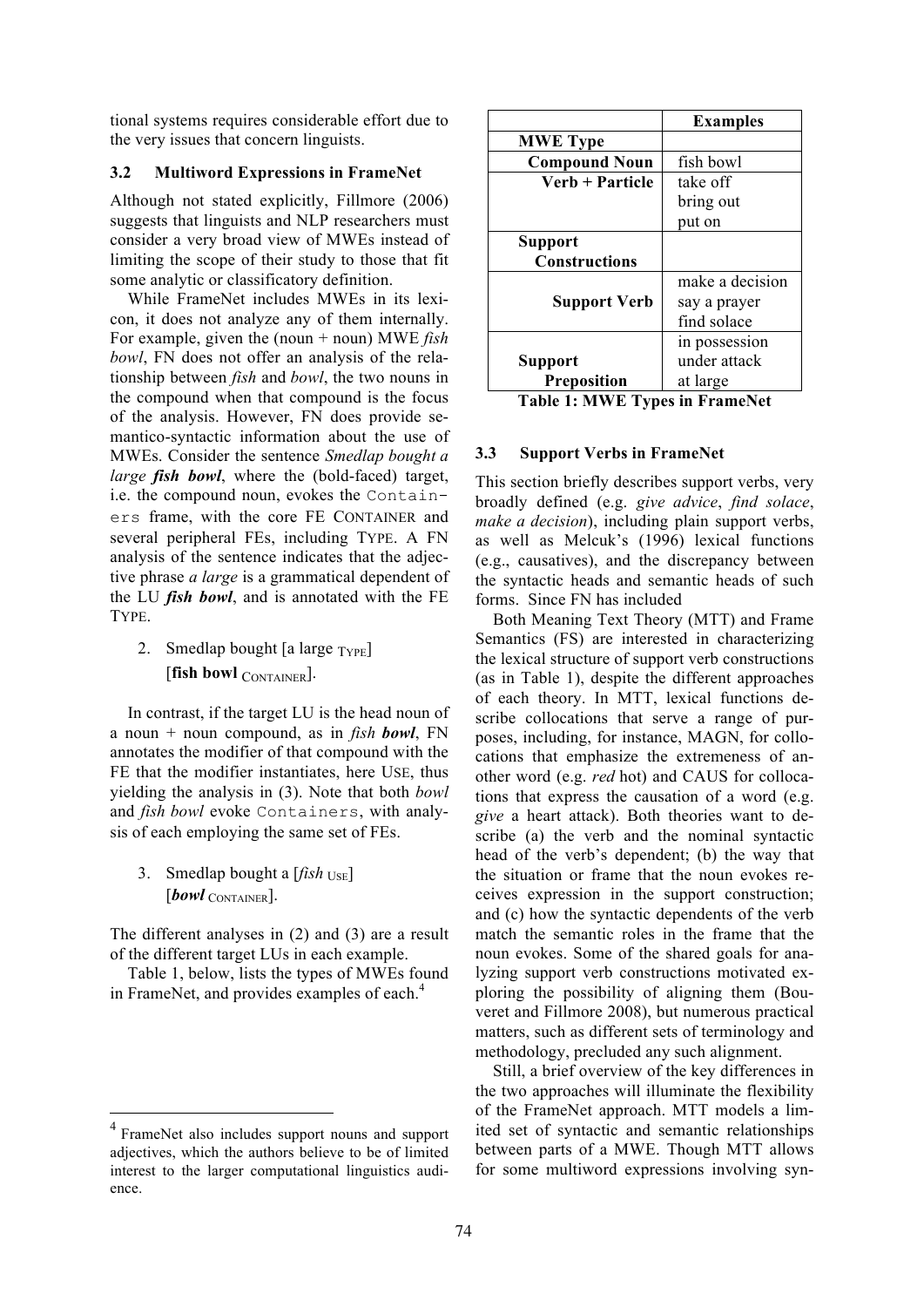tactic and semantic relations beyond these relationships, they do not form part of the larger system. In contrast FrameNet handles all types of meaning relations through its use of frames. The two approaches are complementary in that FN does not model the syntactic relation between the parts of MWEs in a general way, other than the annotation of the syntactic head of the MWE and its part-of-speech.

The support verb construction considered here is but one linguistic form that shows the discrepancy between a syntactic and a semantic head. For example, consider *bottle of champagne*, where *bottle* may refer to a measure (e.g. *They drank a bottle of champagne to celebrate*), or it may indicate a container (e.g. *He broke the bottle of champagne over the newly painted boat*). Regardless of linguistic form, such discrepancies present a challenge to NLP, specifically natural language understanding (NLU). NLU systems must know that *breaking a bottle* is possible, but *breaking champagne* is not. Thus, success in NLP depends, in part, on systems that include the means to resolve the discrepancy between syntactic and semantic heads.

## 4 **Representing Support Vs in FrameNet**

This section motivates FrameNet's approach to the representation of support verbs, introduces the terminology that FN uses in their representation, illustrating each, and providing an example that shows the advantage of exploiting FN information for these constructions.

## **4.1 Motivating FrameNet's Approach**

FrameNet began as a lexicography project, and to a large extent remains such, with more attention to the needs of NLP recently than in early phases of the project. As such, FN considered lexicographic factors to determine its approach to representing support verb construction. Nevertheless, FN views the features that it uses in its annotation as showing promise for NLP.

## **4.2 Terminology**

Table 2 displays all possible combinations of the three features that characterize different types of lexically relevant governors, be they supports (as defined in FN), or not. What follows first is a list of features that characterize the relationship between governing and governed words in general: specifically, we define *Bleached*, *FE-supplying*, and *Idiosyncratic*. Then, this section provides a description of the labels that FrameNet uses for

particular combinations of these features, i.e. *Support*, *Copula*, *Controller*, and *Governor*. In the examples that follow, underlining identifies the dependent word with annotation to discuss.

|                                     | Bleached        |     | Non-Bleached |     |  |  |
|-------------------------------------|-----------------|-----|--------------|-----|--|--|
|                                     | $+FE$           | -FE | $+FE$        | -FE |  |  |
| $+$ Idio.                           | Supp            |     | Supp         |     |  |  |
| - Idio.                             | Co <sub>D</sub> |     | Ctrlr        | Gov |  |  |
| Table 2. Towning loay for Lovigally |                 |     |              |     |  |  |

**Table 2: Terminology for Lexically Relevant Governors**

- **Bleached**: Bleached indicates that the governor does not contribute significant content semantics to the combination of governor and governed word (e.g. *she took revenge*, *there was rain*). In Non-Bleached cases, added frame annotation models the added meaning from the governor.
- **FE**: FE-supplying (or not) indicates that syntactic dependents of the governing word fill semantic roles of the governed word (e.g. *they gave me a shock*).
- **Idio**: Idiosyncratic covers lexical material whose combination is not predictable from the general meaning of the individual words (e.g. *the US lifted the sanctions*).

These three features underlie the annotation labels that FN employs:

- **Cop**: Copula is for annotating BE, and copula-like verbs (e.g. *seem happy*, *appear smart*).
- **Ctrlr**: Controller identifies the verb whose subject or object is also the subject or object in the dependent clause (e.g. *attempt a rescue*).
- **Gov**: Governor identifies a word that is used in a prototypical way with a dependent, but without any unusual meaning or any supplying of an FE to its dependent (e.g. *wear* boots)
- **Supp**: Support identifies words that would not mean the same thing without their syntactic dependent (e.g. *take* a bath).

In Table 2, above, the highlighted cell indicates the situation where FrameNet annotates the support item (here, a verb or a preposition) as a separate target, and the combination of Supp + Target is not quite equivalent semantically to the Target alone. (See the example (5).) Regular supports (*exact* in *exact revenge*) need no further analysis and FN does not annotate them further.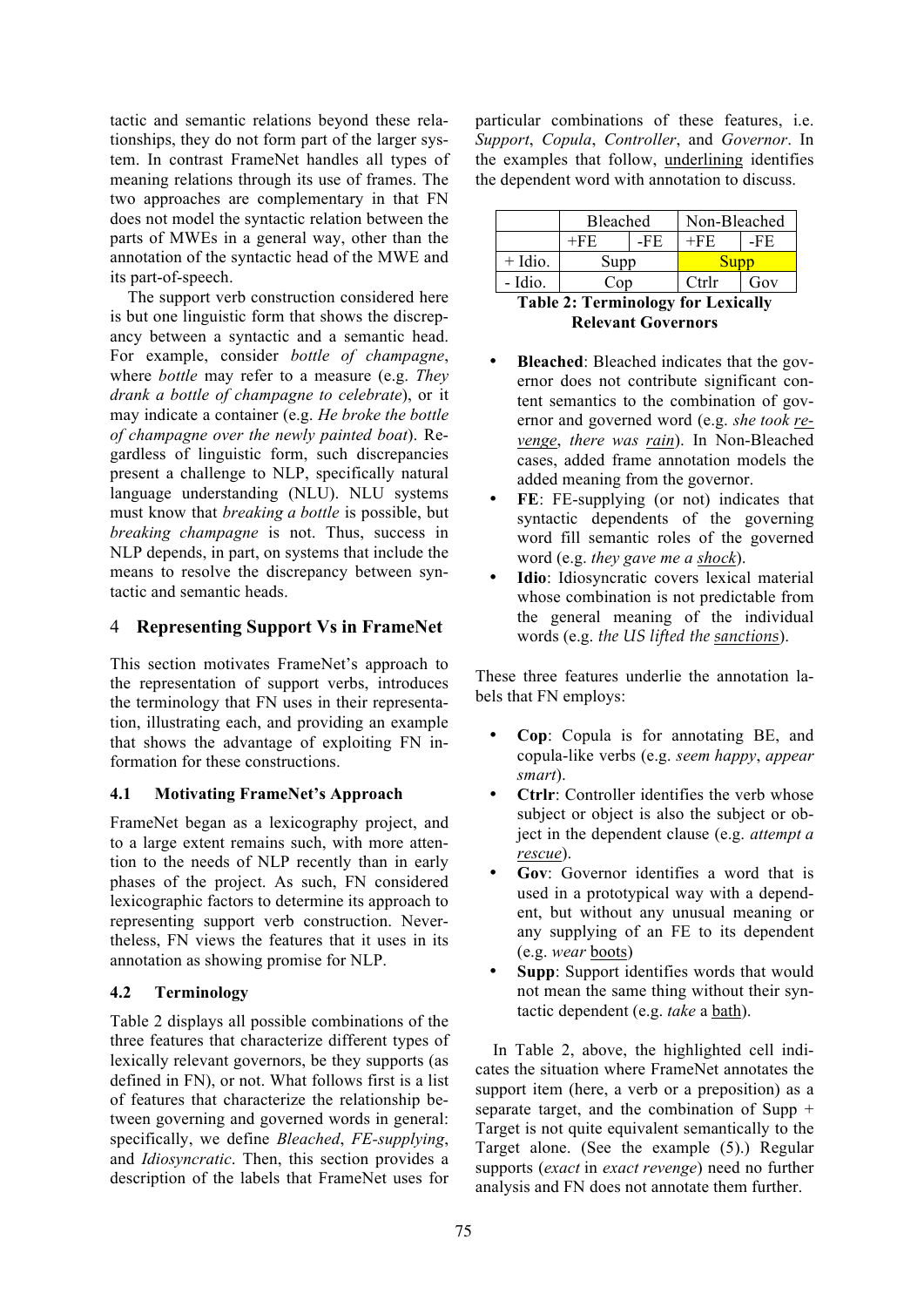### **4.3 Example**

Consider example (4), where the analysis focuses on the support verb expression *took a dirt nap*. 5

4. Horatio PROTAGONIST [*took* Supp a **dirt nap**].

FN characterizes *dirt nap*, the target of analysis, in terms of the Dead\_or\_alive frame, defined as a situation in which a PROTAGONIST is in the dynamic, maintained state of being alive or has exited that state. FN records *Horatio*, the syntactic subject of the verb *took* as the PRO-TAGONIST, and marks *took* with the label Supp. By characterizing *took a dirt nap* in terms of its semantic head, *dirt nap*, FN provides needed information about the participants in the event that the support verb expression describes. Independent of the task, e.g. translation, summarization, search, etc., any NLP system must know that *Horatio* is the participant who is dead. FrameNet provides that information.

Characterizing MWEs for identification and representation in NLP requires systematizing the kinds of combinations that exist. FN provides an elaborate classification system that informs downstream tasks whether the syntactic head or a syntactic dependent is the most important part of a MWE semantically. Importantly, FN provides a unified way to represent the meaning of all types of combinations. This approach includes partially compositional cases, as in (5), where the curly brackets identify the support verb construction.

## 5. Officials {lifted  $\frac{\text{Supp}}{\text{Oslo's }$  EVALUEE] **penalty**}.

In example (5), *Oslo's* fills the EVALUEE role of Rewards and Punishments, which the noun *penalty* evokes. Additionally, the support verb *lift* evokes another frame, i.e. the Cause to end frame, with two core FEs, AGENT and PROCESS. In this second frame, the noun *officials* fills the AGENT role and the NP *Oslo's penalty* fills the PROCESS role, shown in example (6), below.

6. [Officials AGENT] {**lifted** Supp [Oslo's penalty  $p_{ROCESS}$ }.

Also, in the definitions of LUs that only evoke the frame with certain dependents, e.g. *lift.v* here, FN records the semantic type Support only LU. At present, no automatic NLP method captures the complexity of information that FN characterizes. As such, in conjunction with automated semantic parsing (Das et al. 2014), FN holds great potential for use in NLP tasks that depend on processing support verb constructions, as one type of MWE.

### **5 Conclusion**

This paper has provided a brief overview of multiword expressions in FrameNet focusing on one type of such expression, namely support verb constructions. In addition, the present work has achieved its goals of motivating, presenting, and illustrating FrameNet's current policy and newly consistent practice of representing support verb construction. Importantly, the paper also shows that FrameNet offers crucial information about the **meaning** of support verb constructions. Statistical approaches, which tend to focus on the identification of MWEs in text, do not provide such information.

### **Acknowledgments**

FrameNet's treatment of multiword expressions, including support verbs, draws significantly upon Fillmore (2006).

The authors are grateful to the FrameNet team for the numerous discussions about the ideas and annotation conventions presented in this work.

### **References**

- C. Bannard. 2005. Learning about the meaning of verb particle constructions from corpora. *Computer Speech and Language Special Issue on MWEs* 19(4): 467–478.
- M. Bouveret and C. J. Fillmore. 2008. Matching Verbo-nominal Constructions in FrameNet with Lexical Functions in MTT. In E. Bernal and J. De-Cesaris (Eds.). *Proceedings of the 13th EURALEX International Congress*, pp. 297-308.
- P. Cook and S. Stevenson. 2006. Classifying Particle Semantics in English Verb-Particle Constructions. In *Proceedings of the Workshop on Multiword Expressions: Identifying and Exploiting Underlying Properties*. ACL: Sydney, 45–53.
- D. Das, D. Chen, A. F. T. Martins, N. Schneider, and N. A. Smith. 2014. Frame-semantic parsing. *Computational Linguistics* 40.1: 9–56

<sup>&</sup>lt;sup>5</sup> Given the goal of this work, while recognizing the metaphor, we provide no analysis for *dirt nap*, or further information about its being a compound noun.